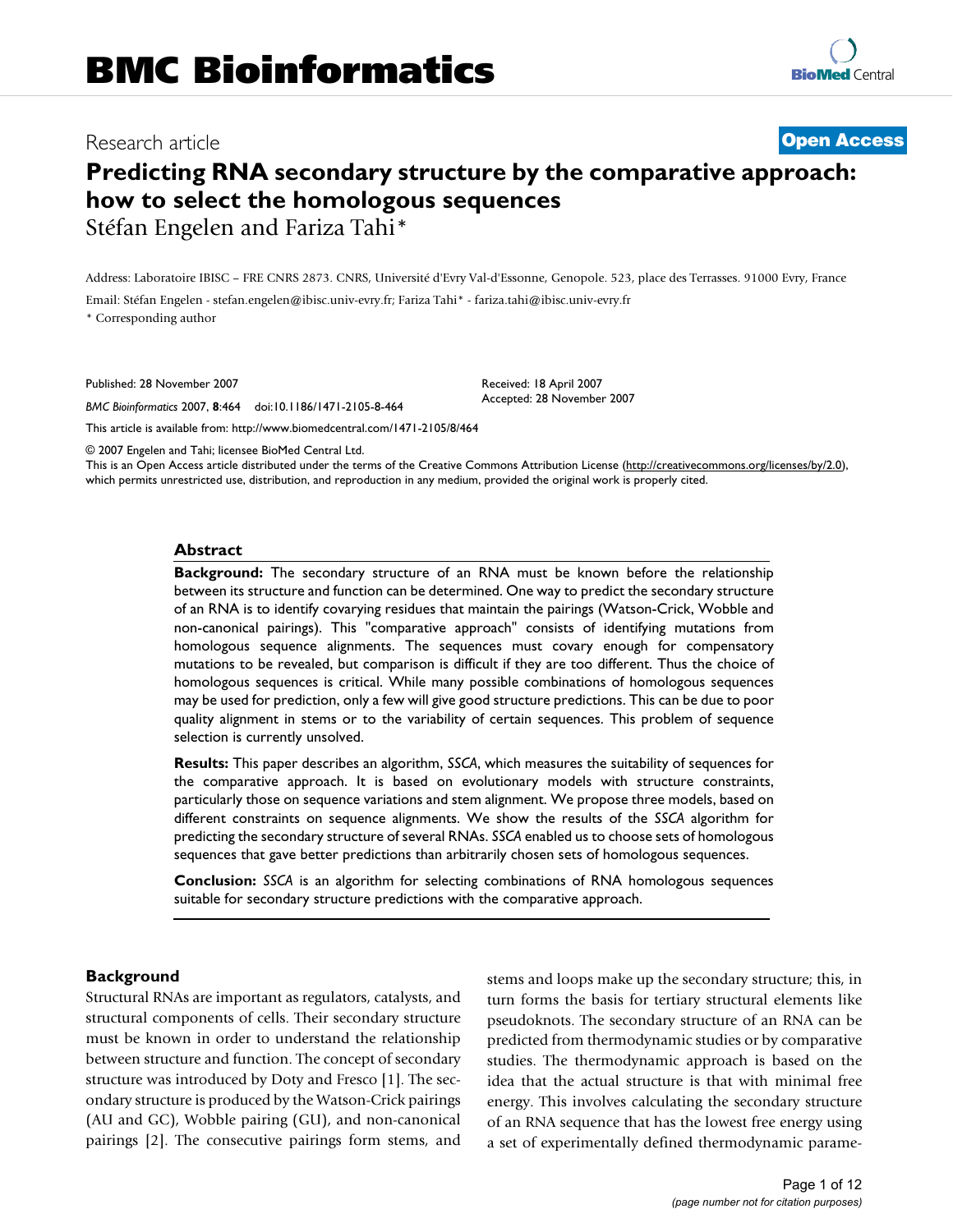ters [3,4]. The first efficient algorithm is based on dynamic programming [5]. An improvement of this algorithm was proposed by Zuker, who developed the Mfold program [6]. Mfold has a time complexity of  $O(n^3)$ , where *n* is the length of the considered RNA sequence. A disadvantage of the thermodynamic approach is that the real structure is not necessarily the one with lowest free energy, but one that is close to this minimum. Mfold was therefore upgraded to find also suboptimal structures [7]. The thermodynamic approach is not so suitable for use with long sequences; the main problems are the influence of kinetics on folding and the lack of good thermodynamic parameters for junctions.

The comparative approach is used when several aligned homologous RNA sequences are available. The idea is to find pairs that covary to maintain Watson-Crick and Wobble complementarities (compensatory mutations) [8]. The comparative approach was initially used to predict manually the structure of long RNA sequences [8,9]. Later, some automatic procedures were proposed. The first algorithm was designed by Han and Kim [10]. However, all these early algorithms for implementing the comparative approach have high complexities (about  $O(n^3)$ , where *n* is the length of the sequences). An algorithm implementing the comparative approach was proposed in [11] that has a complexity of  $n^{2*}m^*$  *O* (log<sub>4</sub>*n*) in time with *n* the length of the sequence and *m* the number of homologous sequences used (*m* << 10). The principle underlying this algorithm is to predict the secondary structure of a given sequence, the "target sequence", using a set of homologous sequences, the "test sequences". It uses the "divide and conquer" approach, searching for stems from the most significant to the least significant ones (introduced by Papanicolaou in [12]). The helices are selected according to criteria of length and number of compensatory mutations. Helices on the target sequence are first identified, and only those whose length is greater than or equal to *log*4*n* (where *n* is the length of the target sequence) are selected. The comparison step considers only the helices preserved in all the test sequences, with a minimum of compensatory mutations. This set of helices breaks down the target sequence into a set of sub-sequences. Other helices in each sub-sequence are then identified. This algorithm, *P-DCfold*, has been improved to find pseudoknots with the same complexity [13]. The thermodynamic approach is suitable when a few sequences (often one) are used, while the comparative approach is more appropriate for more sequences. Nevertheless, the two approaches can be combined [14,15]. The algorithm RNAalifold combines thermodynamic and covariation information in a modified energy model [16]. Another recent, novel algorithm, KNetFold [17], uses thermodynamic and mutual information [18]. This algorithm introduces a hierarchical network of k-nearest neighbor classifiers for predicting a consensus RNA secondary structure.

The drawback of the comparative approach is the need to use many homologous sequences. This approach becomes more useful as the number of available sequences increases. Nevertheless, it is difficult to select appropriated homologous sequences. Many of the algorithms for predicting the secondary structure of RNAs available today predict structure from an alignment and cannot accurately predict a structure from a very large alignment. A single misaligned sequence can destroy the prediction. The first part of this article shows that, while there are many possible combinations of homologous sequences that can be used, only a few correctly predict the structure. This can be due to the variability of homologous sequences and to poor quality alignment in stems (as shown in the second part of this paper). The problem of homologous sequence alignment can be overcome by predicting the structure and the alignment at the same time [19,20]. Another approach is to select the best set of homologous sequences for predicting the structure. But no publications up to now give any information on how this selection is done. We therefore assume that it is done manually. The third part of this paper describes an algorithm, *SSCA*, that makes this selection automatically. *SSCA* considers an alignment of a set of RNA homologous sequences, one of which is the "target sequence", and classifies the other sequences according to their suitability for predicting the structure of the target sequence. Finally, results of predictions made using the *SSCA* algorithm for sequence alignments of tmRNA, RNaseP and other RNAs are presented.

#### *Selecting homologous sequences*

The secondary structure of a given sequence can be predicted from a set of aligned homologous sequences. The problem is to select those homologous sequences that are the most relevant for the comparison. This requires a set of well aligned homologous sequences, and at least two main problems can occur with the alignment of sequences under structure constraints:

• Regions at the ends of sequences are often quite variable, making it difficult or impossible to compare sequences in these regions. In contrast, the core of the structure is less variable (often because of catalytic activity), so that this region provides no useful information on compensatory mutations.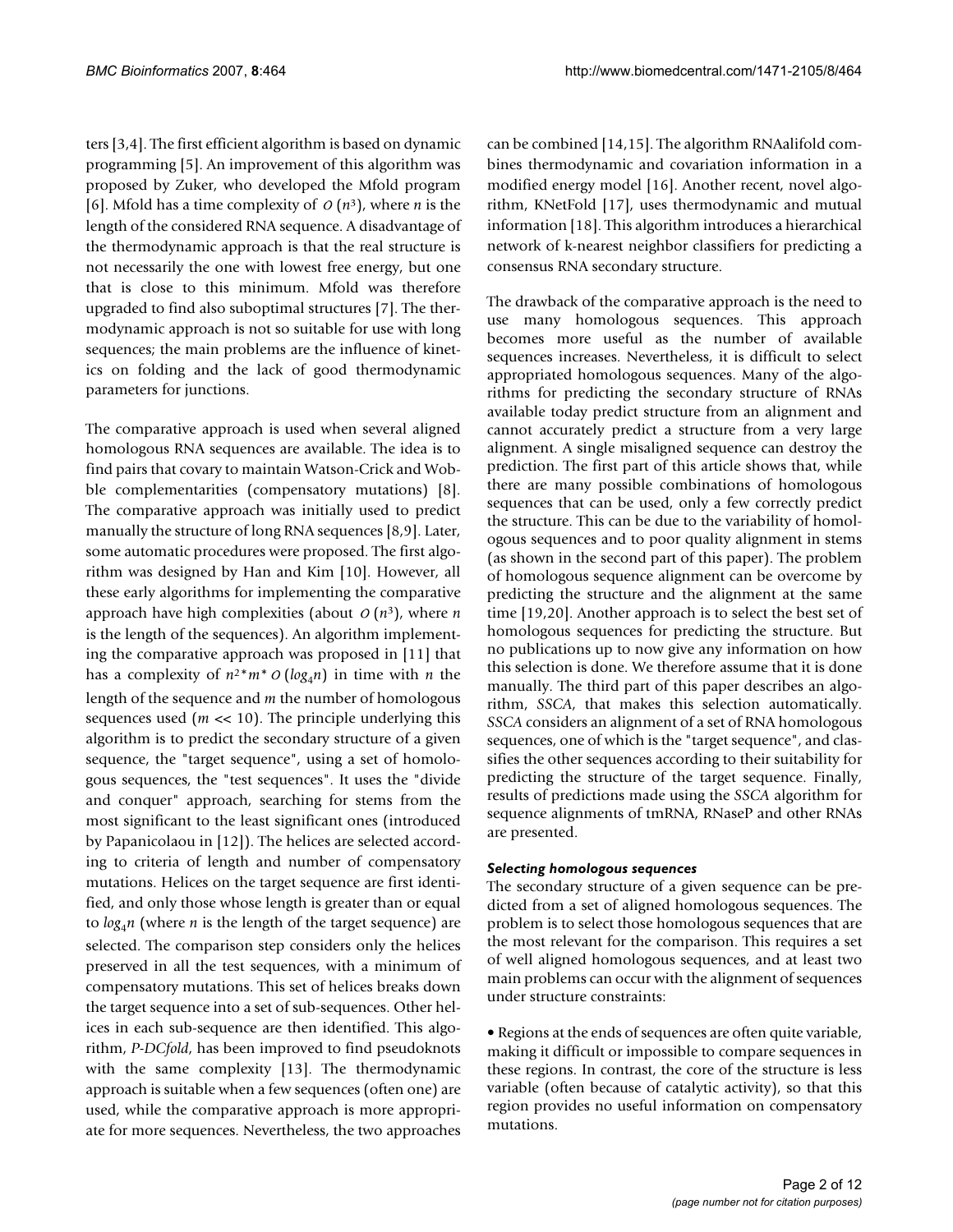• Mutations are selected more rapidly in stem regions because of structure constraints. Thus, these regions seem to be more variable than the remainder of the structure (single strand regions) [21-23]. Consequently, alignments are often of poor quality in these regions and stems are often shifted.

We carried out the following tests to demonstrate how prediction quality can vary according to the homologous sequences used. We used a tmRNA alignment of 44 sequences from the tmRDB Database [24] and a RNaseP alignment of 54 sequences from the RNaseP Database [25]. Theses databases contain more sequences, but because of the time complexity of the tests, we used only a few of them. The sequences were chosen arbitrary, eliminating sequences with less than 30% of identity and sequences which are redundant. The sequences are realigned using ClustalW before performing the structure prediction in order to avoid other secondary structure information than ours.

We used the algorithm *P-DCfold* to predict the secondary structure of the *Escherichia coli* tmRNA and RNaseP. *P-DCfold* needed 4 homologous sequences: the number of homologous sequences used by *P-DCfold* depends on the length of the target sequence (more the target sequence is long, more homologous sequences are needed), and is at least equal to 4 sequences [13]. We then made predictions using each combination of 4 homologous sequences of the considered alignments. We calculated a quality score for each prediction according to differences from a known reference structure provided by the tmRDB Database [24] and the RNaseP Database [25]. We employed a slightly modified version of the Matthews correlation coefficient (MCC) [26] defined in [14] by Gardner and Giegerich, which measures both sensitivity (X) and selectivity (Y):

$$
X = \frac{TP}{TP + FN}
$$

$$
Y = \frac{TP}{TP + (FP - E)}
$$

*MCC =*  $\frac{(TP * TN) - (FP - E) * FN}{\sqrt{(TP + (FP - E))(TP + FN)(TN + (FP - E))(TP + FN)}}$  $(TP*TN)$ – $(FP-\mathcal{E})$  $(TP+(FP-\mathcal{E}))(TP+FN)(TN+(FP-\mathcal{E}))(TP+FN)$  $\mathcal{E}_{0}^{(n)}$  $E$ ))(TP+FN)(TN+(FP-E

where *TP* is the number of correctly predicted base pairs (true positives), *FP* the number of incorrectly predicted base pairs (false positives), *FN* the number of base pairs not found (false negatives) and *TN* the number of true negatives which is equal to  $(n * (n - 1)/2)$  -  $TP$  -  $FN$  -  $FP$ , with *n* being the length of the sequence. Because not all of the false positives are necessarily false, Gardner and Gieg-

erich introduced the  $\varepsilon$  value, representing the number of false positive pairings that are not in conflict with the pairings of the reference structure. MCC ranges from -1 for extremely inaccurate predictions to 1 for very accurate ones, and is generally between 0 and 1. We set a threshold of 0.75, above which we considered a prediction to be good. Only a few percent of the possible combinations accurately predicted the structure: around one percent for tmRNA and RNaseP (Table 1). Hence, there is only one chance in a hundred of obtaining a good prediction without criteria for selecting homologous sequences.

One common method to minimize the heterogeneity of prediction results is to select homologous sequences of pairwise sequence identities between 60% and 80% according to the target sequence, and to remove identical or almost identical sequences from the alignment. This is the common homology model  $M_{HC}$ . We used this method to select ten homologous sequences from the alignments of the tmRNA and the RNaseP considered above. The predictions for each combination of 4 sequences from among these 10 sequences gave better prediction scores (MCC) than the predictions did using all sequences (see Table 1). The average MCC was increased from 45.19 to 56.82 for the tmRNA, and from 41.03 to 60.27 for the RNaseP. As shown in Table 1, the probability that the  $M_{HC}$ selection method gives a good prediction for tmRNA was 8.5%, and it was 18% for a good prediction for RNaseP.

These results show the importance of selecting appropriate homologous sequences for efficiently predicting the secondary structure of an RNA. We have therefore designed an algorithm for selecting combinations of homologous sequences that give better prediction scores (MCC) than those obtained with the  $M_{HC}$  method.

**Table 1: Characteristics of secondary structure predictions performed using the** *P-DCfold* **algorithm on a tmRNA alignment of 44 sequences and a RNaseP alignment of 54 sequences, when all possible combinations of 4 homologous sequences are considered (left) and when only combinations of 4 sequences among 10 homologous sequences initially selected by the**  common homology model  $M_{HC}$  are considered (right).

|                                      |        | All sequences<br>$M_{HC}$ |       |               |
|--------------------------------------|--------|---------------------------|-------|---------------|
|                                      | tmRNA  | <b>RNaseP</b>             | tmRNA | <b>RNaseP</b> |
| Total number of<br>predictions       | 123410 | 266699                    | 210   | 210           |
| Nb of predictions<br>with MCC $>$ 75 | 1620   | 1958                      | 18    | 38            |
| Average MCC                          | 45.19  | 41.03                     | 56,82 | 60,27         |
| Maximum MCC                          | 89     | 86                        | 85    | 84            |
| Minimum MCC                          | 10     | 5                         | 26    | 30            |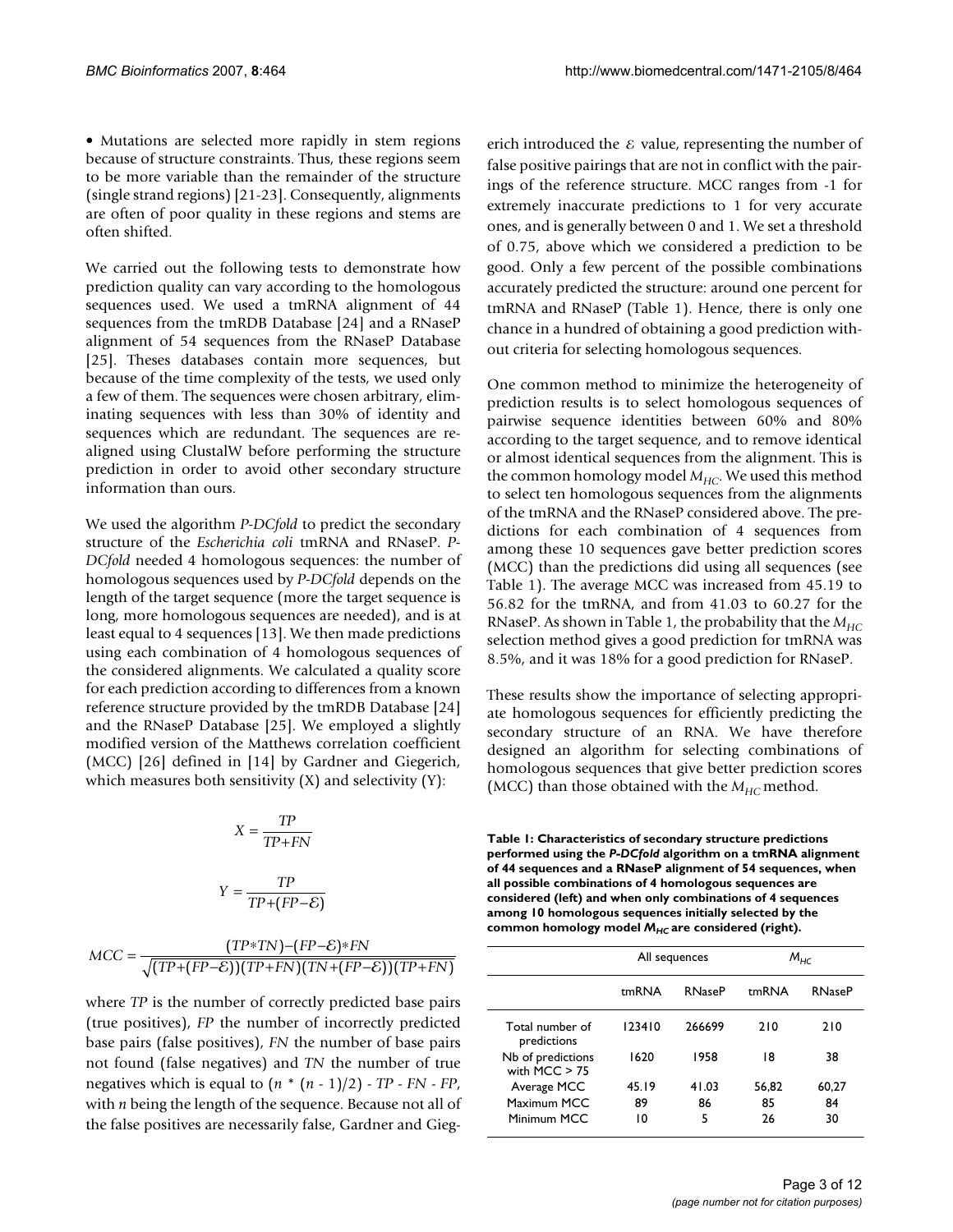#### **Methods and Results**

#### *Criteria for selecting homologous sequences*

The most appropriate homologous sequences are those that have adequate variability and correct stem alignment. We need information on the substitutions by which the target sequence and the homologous sequences differ in order to evaluate these parameters. This information is calculated using substitution matrices. A substitution matrix is built for each homologous sequence: it contains all the substitution rates between this sequence and the target sequence for the four bases A, C, G and U.

#### *Variability criteria*

We want to select those homologous sequences that are variable enough to have compensatory mutations yet close enough to be compared with the target sequence. Hence, we defined the "adequate variability" of a homologous sequence with respect to the target sequence, depending on the percentages of identities and deletions.

The comparison step in predicting the secondary structure of an RNA by the comparative approach consists in looking for those compensatory substitutions that indicate the relevance of the stems. A stem is relevant when the number of compensatory substitutions per base exceeds a threshold *T*. Adequate variability depends on the number of homologous sequences used to predict the structure. The probability of finding compensatory mutations increases with the number of sequences used. If *N* is the number of homologous sequences used to predict the structure, the adequate identity *I* of the homologous sequences is:

$$
I = 1 - \frac{T}{N} \tag{1}
$$

The percentage of deletion was indexed to the percentage identity. This allowed us to eliminate those homologous sequences that have an abnormally high percentage of deletions compared to their percentage of identities (due to long deletions). We assume the following relation for the adequate percentage of deletion:

$$
D = \frac{I}{75} \tag{2}
$$

We also discarded sequences with ambiguous or indeterminate bases.

#### *Stem alignment criteria*

Evolution acts to conserve the structure of an RNA molecule that is essential for its function. The sequence of a stem region is less important than the base pairing. Mutations that do not conserve the pairing disrupt the stem

and can be deleterious if this stem is functionally important. On the contrary, compensatory mutations on both sides of a pair, which conserve the pairings, are not deleterious. Therefore, pairing constraints mean that not all the possible mutations are conserved by evolution in stems. The result will be a deviation of the substitution matrix in stem regions compared to single strand regions. Single strand regions are generally correctly aligned because they are less variable, whereas the stem regions can be incorrectly aligned [21,22]. Correct stem alignment results in an alternation between a stem substitution matrix  $M_H$  and a single strand substitution matrix  $M_S$ , and the substitution matrix of the sequence is influenced by the stem substitution matrix  $M_H$ . On the other hand, the single strand substitution matrix  $M<sub>S</sub>$  alternates with another substitution matrix  $M_U$  different from  $M_H$  if stems are not correctly aligned (Figure 1).

Since  $M<sub>S</sub>$  is identical in correct and incorrect alignments, the difference between the two types of sequence is due solely to the alignment around and within stems, therefore to  $M_U$  and  $M_H$ . If we can identify  $M_{H'}$  we will be able to differentiate correct alignments from incorrect alignments, and choose well-aligned homologous sequences. We must therefore identify the phenomena that influence the substitution matrices in stems and find criteria for selecting homologous sequences with correct stem alignments.

In the following are described three possible influences on stems: stability of base pairs in stems, differences between transitions and transversions, and intermediate states in double substitutions.

#### *Stability of base pairs*

The GC base pair is more stable than the AU base pair and the AU base pair is more stable than the GU base pair. Because of these differences in stability, GC base pairs are preferred when a stem is important for maintaining the overall structure, while GU base pairs are disadvantaged. The result is that stems are composed of a majority of GC base pairs [16]. There should therefore be a difference in the substitution matrices of stems.

Let us consider all the possible substitutions between base pairs, without the less frequent GU base pairs. We can eliminate AU  $\leftrightarrow$  UA and CG  $\leftrightarrow$  GC substitutions since they are symmetrical and do not change the substitution matrices. For the four other substitutions, if GC pairs are preferred in stems, the balance between base pairs will tend towards GC base pairs. The result will be a deviation of the nucleotide substitution rates (Figure 2, left bottom). There must therefore be more  $A \rightarrow C$  and  $A \rightarrow G$ substitutions than  $A \rightarrow U$  substitutions, and more  $U \rightarrow C$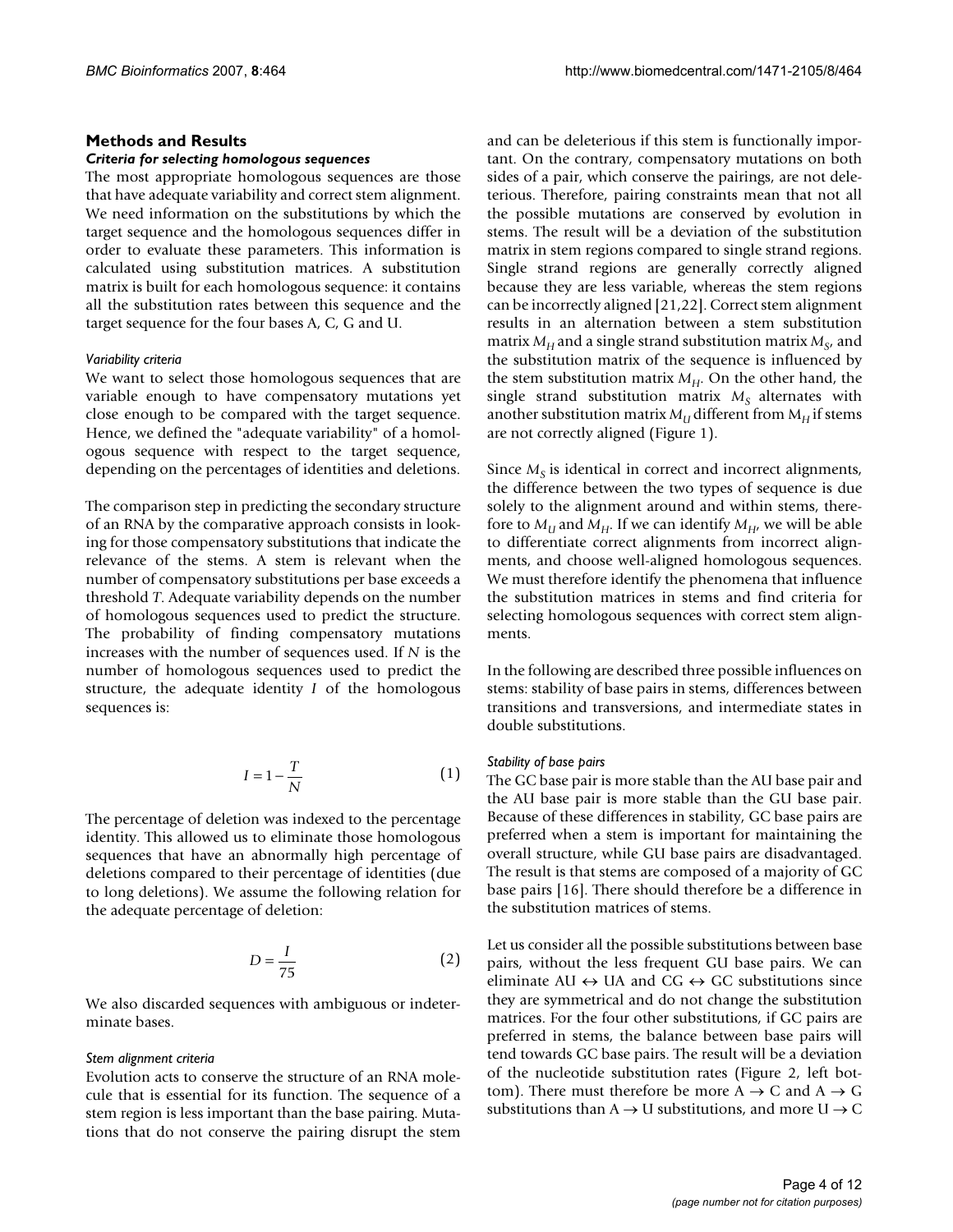

#### Figure 1

Correct and incorrect stem alignments. Single strand regions are generally correctly aligned because they are less variable, whereas the stem regions can be incorrectly aligned. Correct stem alignment results in an alternation between a stem substitution matrix ( $M_H$ ) and a single strand substitution matrix ( $M_S$ ). On the other hand, the single strand substitution matrix ( $M_S$ ) alternates with another substitution matrix (*M<sub>U</sub>*) different from the stem substitution matrix if stems are not correctly aligned.

and  $U \rightarrow G$  than  $U \rightarrow A$ , and fewer  $C \rightarrow A$  and  $C \rightarrow U$  than  $C \rightarrow G$ , and fewer  $G \rightarrow A$  and  $G \rightarrow U$  than  $G \rightarrow C$ .

Why do stems not consist entirely of GC base pairs? This is undoubtedly because stems tend towards stability, but not rigidity. Both constraints lead to a balance between the percentage of each base pair, with many GC pairs and few GU pairs.

#### *Transitions versus transversions*

Mutations that involve two bases of the same kind (two purines (A and G) or two pyrimidines (C and U)) are transitions ( $G \leftrightarrow A$  and  $C \leftrightarrow U$ ). The others are transversions  $(G \leftrightarrow U, C \leftrightarrow G, U \leftrightarrow A \text{ and } C \leftrightarrow A)$ . Transitions occur more easily than transversions [23]. This phenomenon is accentuated in stems since the mutations involve base pairs. Thus, the substitution matrix in stems will be deviated positively for transitions and negatively for transversions (Figure 2 left top).

#### *Stability of intermediate states*

Double mutations between base pairs cannot appear simultaneously because of the low mutation rate, so they use an intermediate state (for instance  $AU \rightarrow UU \rightarrow UA$ ). Double mutations are supported or disadvantaged depending on the stability of this intermediate state. It may be a very deleterious unpaired state or a GU pairing state that is only slightly deleterious [27]. Nevertheless, the intermediate state is rarely observed in sequence alignments [28]; this is because the intermediate state is kept rare by selection [22]. As the GU pair is the most stable and the least deleterious of the intermediate states, the double substitutions which use the GU intermediate state may occur more frequently than the others [28].

The double substitutions which use this intermediate state are AU  $\leftrightarrow$  GC and UA  $\leftrightarrow$  CG (Figure 3). Hence, the substitution rates of AU  $\leftrightarrow$  GC and UA  $\leftrightarrow$  CG must be increased in stems. The substitutions to and from GU (and UG) base pairs do not increase because the frequency of GU (and UG) intermediate states are kept low by selection.

As the base pair substitutions AU  $\leftrightarrow$  GC and UA  $\leftrightarrow$  CG imply substitutions  $A \leftrightarrow G$  and  $C \leftrightarrow U$ , the result must be an increase in  $A \leftrightarrow G$  and  $C \leftrightarrow U$  nucleotide substitutions over those of the other substitutions (Figure 2 left top).

*Deviation substitution matrix summarizing all the influences in stems* Since the influence of transitions/transversions and of the GU intermediate state give the same deviation (Figure 2 left top), we cannot measure them separately. Therefore,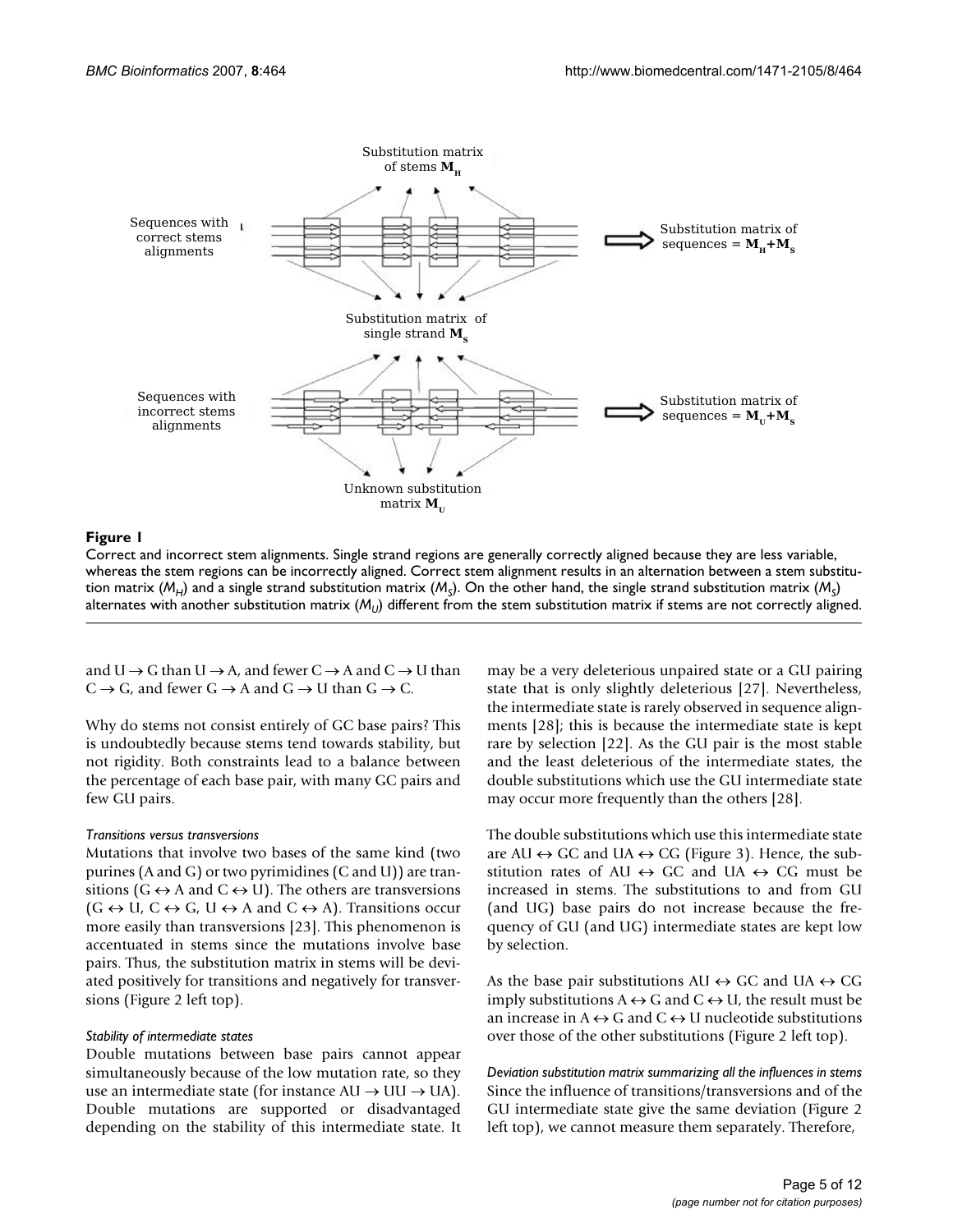

#### **Figure 2**

Theoretical stem substitution matrices. Left top: Stem deviation matrix due to influences of transitions/transversions and of GU intermediate state on stem substitution matrices. Left bottom: Stem deviation matrix due to influences of GC stability. Right: Stem deviation matrix due to all the influences.

we group them together as one influence. Considering this deviation matrix (Figure 2 left top) and the deviation matrix measuring the influence of base pair stability (Figure 2 left bottom) together, we obtain a single new deviation matrix that summarizes the three influences described above (Figure 2 right).

The influences neutralize each other for some substitutions  $(A \rightarrow C, C \rightarrow U, G \rightarrow A, U \rightarrow G)$ . Since we cannot easily assign weights to each of these influences, we can measure the three influences at the same time only by comparing the squares  $A \rightarrow G$  and  $U \rightarrow C$ , which undergo all the influences positively, and the squares  $C \rightarrow A$  and G  $\rightarrow$  U, which undergo all the influences negatively. If we want to measure each influence separately, we must compare substitutions that change only for one influence:



#### **Figure 3**

Base pair substitutions in stems. Double mutations are supported or disadvantaged depending on the stability of the intermediate state. As the GU pair is the most stable and the least deleterious of the intermediate states, the double substitutions which use the GU intermediate state (AU  $\leftrightarrow$  GC and  $UA \leftrightarrow CG$ ) may occur more frequently than the others. • The influence of GC stability is measured by comparing  $A \to C$  with  $C \to A$ ,  $U \to C$  with  $C \to U$ ,  $A \to G$  with  $G \to A$ A and  $U \rightarrow G$  with  $G \rightarrow U$ , since the difference is due only to the influence of GC stability in these corresponding matrix squares.

• The influence of the GU intermediate state and the influence of transitions/transversions are measured by comparing substitutions between  $A \rightarrow G$  and  $A \rightarrow C$ , U  $\rightarrow C$ and  $U \rightarrow G$ ,  $C \rightarrow U$  and  $C \rightarrow A$ ,  $G \rightarrow A$  and  $G \rightarrow U$ .

#### *Existing evolutionary models under structure constraints*

Many models of evolution under secondary structure constraints use the idea of a GU intermediate state. In [29], these models have been compared using maximum likelihood methods and sequences of the small subunit ribosomal RNA. They conclude that the Higgs model [30] is the best for this set of RNA sequences. The base pair frequencies given in [30] confirm our idea of base pair stability: GC base pair is the most frequent. Also, the base pair substitution rates given in [30] confirm the idea of intermediate state stability. We used the best base pair mutabilities and frequencies obtained by Higgs to verify the deviation matrix in Figure 2. We computed the matrix of nucleotide substitutions rates from the Higgs values (obtained by Higgs [30]) as follows:

$$
P_{(i \to j)} = P_{(ik)} \times \sum_{k,l} P_{(ik \to jl)} + P_{(ki)} \times \sum_{k,l} P_{(ki \to lj)}
$$

with  $P_{(ik)}$  the frequency of the base pair *ik* and  $P_{(ik\rightarrow il)}$  the probability of a mutation from a base pair *ik* to a base pair *jl*.

The obtained matrix (Table 2) confirms the deviation matrix in Figure 2:.  $P_{A\rightarrow G} > P_{A\rightarrow U}$ ,  $P_{C\rightarrow U} > P_{C\rightarrow G} > P_{C\rightarrow A}$  $P_{G\rightarrow A}$  >  $P_{G\rightarrow C}$  >  $P_{G\rightarrow U}$  and  $P_{U\rightarrow C}$  >  $P_{U\rightarrow G}$  >  $P_{U\rightarrow A}$ .

#### *Existing base pair substitution matrices*

The RIBOSUM85-60 matrix obtained by Klein and Eddy [31] confirms our models. This matrix gives the log-odds ratio for a given base pair substitution relative to background nucleotide frequencies. It confirms the idea of a deviation of the substitutions due to base pair stability. Adding together the scores of the matrix that include the

**Table 2: Nucleotide substitution rates calculated with the Higgs model parameters [30].**

|   | А      | C      | G      | U      |
|---|--------|--------|--------|--------|
| А |        | 0.0201 | 0.1911 | 0.0642 |
| C | 0.0185 |        | 0.1194 | 0.1948 |
| G | 0.1915 | 0.1180 |        | 0.0871 |
| U | 0.0641 | 0.1947 | 0.0873 |        |
|   |        |        |        |        |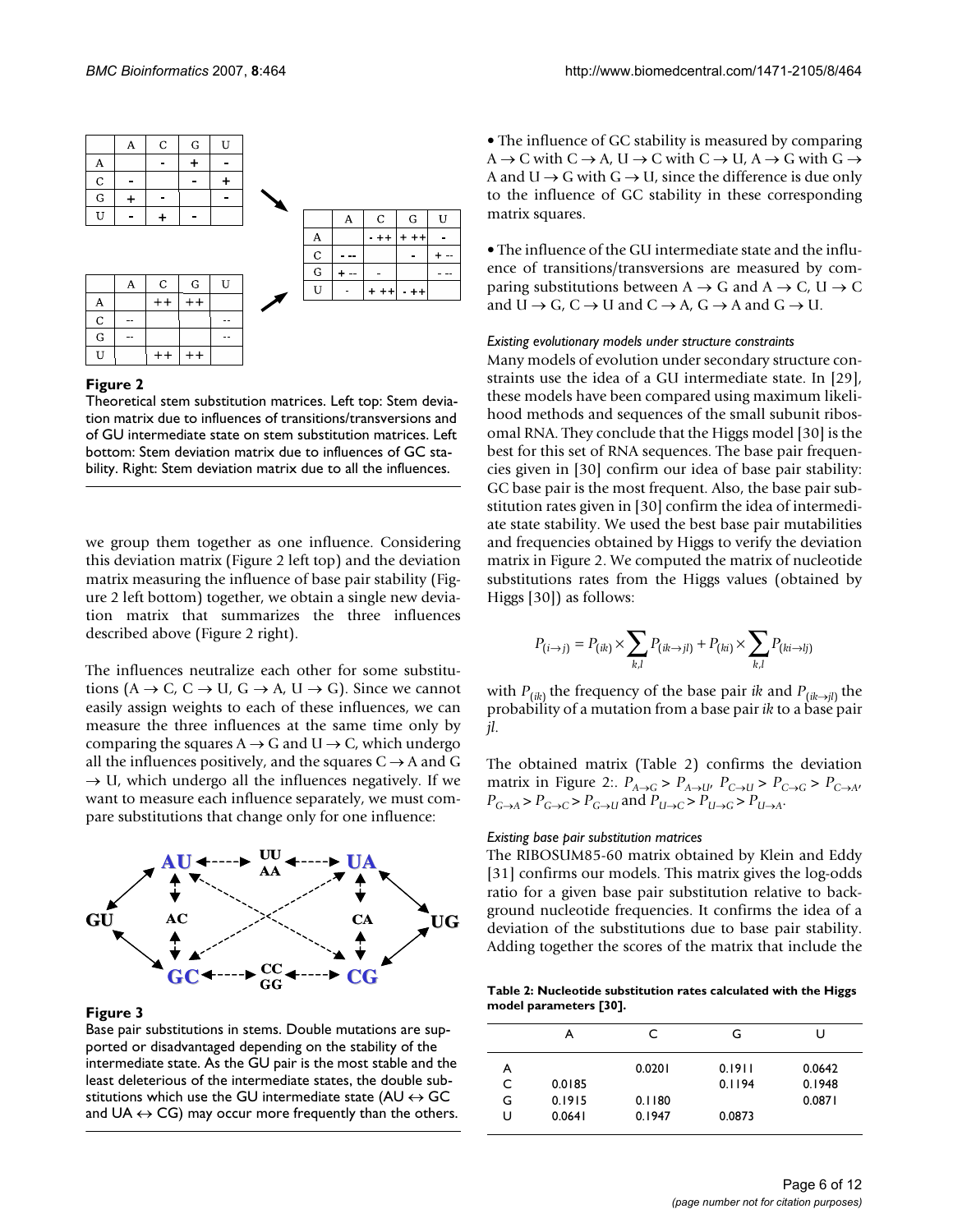pairs GC and CG gives a score of 26.12. This score is 22.14 for the pairs AU and UA and 5.48 for the pairs GU and UG. Thus the GC (and CG) pairs are more attractive than the other pairs (AU, UA, GU and UG). Hence, substitutions that give GC (and CG) pairs are more abundant than the others. The matrix also confirms the stability of GU intermediate state. The frequencies of AU  $\leftrightarrow$  GC and UA  $\leftrightarrow$  CG substitutions (which uses the GU intermediate state) are higher than the frequencies of the other substitutions. The substitutions GU  $\leftrightarrow$  CG, GU  $\leftrightarrow$  UA, UG  $\leftrightarrow$ GC, UG  $\leftrightarrow$  AU have negative scores.

#### *The algorithm SSCA for selecting homologous sequences*

The algorithm *SSCA* is based on a selection model, M, that represents constraints on the substitution matrices of the homologous sequences towards the target sequence. These constraints model an ideal homologous sequence having adequate variability and correct stems alignment.

*SSCA* calculates the substitution matrix for each homologous sequence with respect to the target sequence. A usefulness score is then calculated for the sequence according to the model  $M$  and its substitution matrix. The sequences closest to the ideal sequence (modeled by  $\mathcal M$ ) are the most useful for predicting the secondary structure (Table 3).

The model  $\,$  M has two parts: one concerns the sequence variability and the other the stem alignment.

#### *Homologous sequence selection constraints*

*Constraints for selecting homologous sequences according to their variabilities*

The constraints on the selection of homologous sequences according to adequate variability are:

$$
\begin{cases}\nC1 = |(x \to x) - I| & x \in \{A, C, G, U\} \\
C2 = |(x \to ' -') - D| & x \in \{A, C, G, U\} \\
C3 = |(x \to ' N')| & x \in \{A, C, G, U\} \\
S_V = C1 + C2 + C3 &\n\end{cases}
$$

#### **Table 3: Algorithm** *SSCA*

**Algorithm** SSCA (S<sub>t</sub>: target sequence, AI: homologous sequences alignment) **Begin**

-Build a model  $\ M$  according to constraints

-For each homologous sequence *Si* of *Al*

-Calculate the substitution matrix  $M_i$  between  $S_t$  and  $S_i$ 

-Calculate a score for *Si* according to the constraints of the

model  $\ M$  and to the substitution matrix  $M_{\tilde{t}}$ 

-Classify the sequences *Si* according to their score

**End**

Given a homologous sequence, constraint *C*1 measures the difference between the conservation rate and the adequate identity rate *I* described in the equation (1) (given above). Constraint *C*2 measures the difference between the deletion rate and the adequate deletion rate *D* described in the equation (2). *C*3 measures the rate of ambiguous or indeterminate bases ('*N*').

Homologous sequences with adequate variability are then selected by minimizing the sum  $S_V$  of the constraints  $C1$ , *C*2 and *C*3.

#### *Constraints for selecting homologous sequences according to their stem alignment*

We have proposed two methods for building the second part of the model and selecting homologous sequences according to their stem alignments. These methods emphasize the three influences in stem regions described above. Each method provides a model that can be used in our algorithm *SSCA*:

The first method measures the influence of the GU intermediate state and differences between transitions and transversions.  $A \rightarrow G$  is compared to  $A \rightarrow C$ ,  $U \rightarrow C$  to U  $\rightarrow$  G, C  $\rightarrow$  U to C  $\rightarrow$  A and G  $\rightarrow$  A to G  $\rightarrow$  U, applying constraints on squares of the substitution matrices for each homologous sequence:

$$
\begin{cases}\nC4 = (A \rightarrow G) - (A \rightarrow C) \\
C5 = (U \rightarrow C) - (U \rightarrow G) \\
C6 = (C \rightarrow U) - (C \rightarrow A) \\
C7 = (G \rightarrow A) - (G \rightarrow U) \\
S_{A1} = C4 + C5 + C6 + C7\n\end{cases}
$$

Constraints C4, C5, C6 and C7 measure the differences between the substitution rates  $A \rightarrow G$ , U  $\rightarrow C$ , C  $\rightarrow U$  and  $G \rightarrow A$  and the substitution rates  $A \rightarrow C$ ,  $U \rightarrow G$ ,  $C \rightarrow A$ and  $G \rightarrow U$ . The score  $S_{A1}$  is then maximized to select sequences that are greatly influenced by the GU intermediate state.

• The second method measures GC stability. It compares  $A \to C$  with  $C \to A$ , U  $\to C$  with  $C \to U$ , A  $\to G$  with  $G \to$ A and  $U \rightarrow G$  with  $G \rightarrow U$ , using the constraints:

$$
\begin{cases}\nC4 = (A \rightarrow C) - (C \rightarrow A) \\
C5 = (A \rightarrow G) - (G \rightarrow A) \\
C6 = (U \rightarrow C) - (C \rightarrow U) \\
C7 = (U \rightarrow G) - (G \rightarrow U) \\
S_{A2} = C4 + C5 + C6 + C7\n\end{cases}
$$

Constraints C4, C5, C6 and C7 measure the differences between the substitution rates  $A \rightarrow C$ ,  $A \rightarrow G$ ,  $U \rightarrow C$  and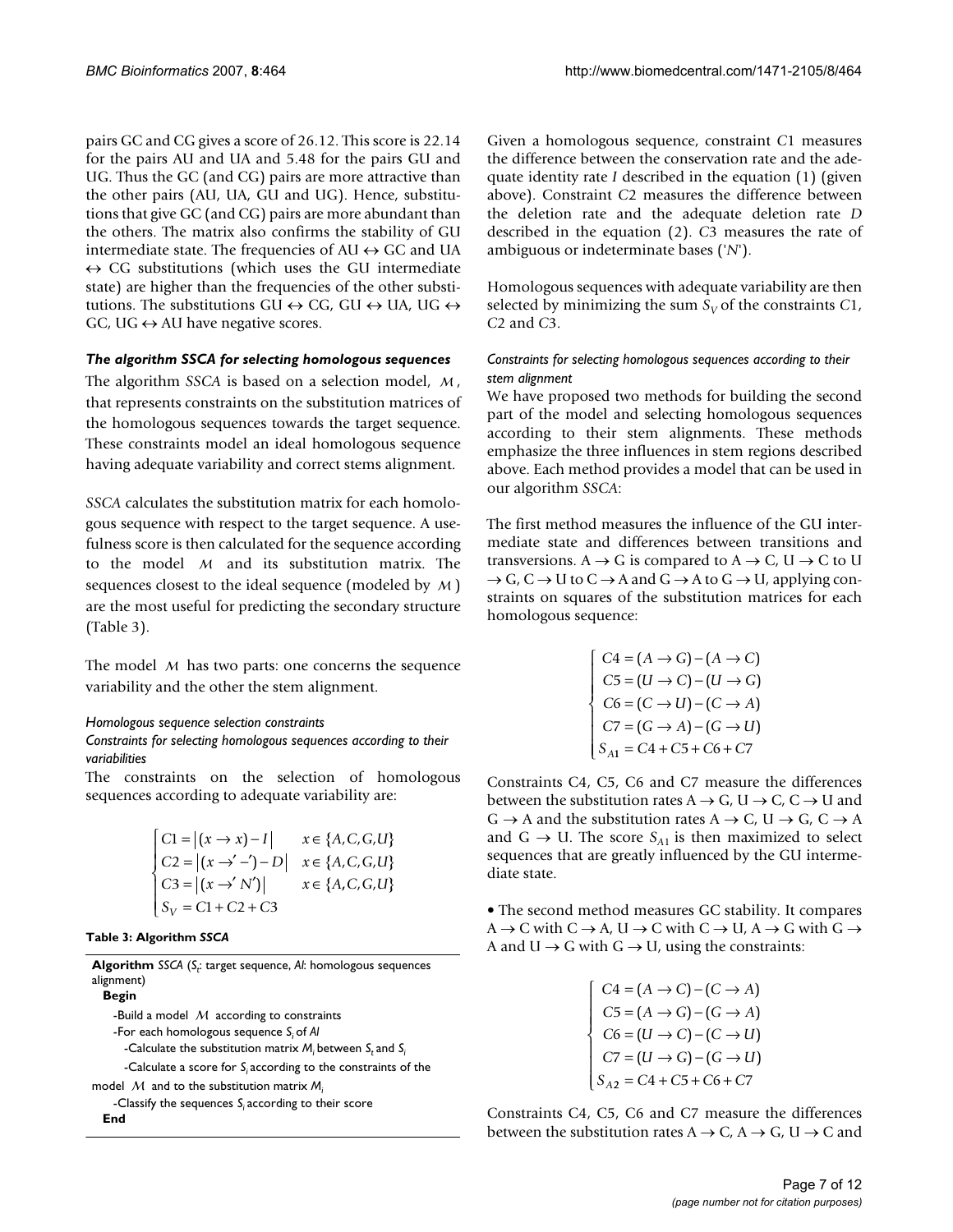$U \rightarrow G$  and the substitution rates  $C \rightarrow A$ ,  $G \rightarrow A$ ,  $C \rightarrow U$ and  $G \rightarrow U$ . The score  $S_{A2}$  is then maximized to select sequences greatly influenced by the GC intermediate state.

#### *Models for sequence selection*

Each method of calculating the second part of the model (stem alignment) is combined with the method of calculating the first part of the model (variability). We thus obtained two models for selecting homologous sequences, each of which can be used to calculate a score for each homologous sequence:

- Model  $M_{\mathcal{G}U}$  with a calculated score of  $S_{GU} = S_V S_{A1}$
- Model  $M_{GC}$  with a calculated score of  $S_{GC} = S_V S_{A2}$

Another model, which is a combination of the two above, provides a measure of the combined influences of GC pairing stability and of the GU intermediate state:

• Model 
$$
M_{GC+GU}
$$
 with a calculated score of  $S_{GC+GU} = S_{GC}$   
+  $S_{GU}$ 

The homologous sequences to be used to predict the structure of the target sequence are selected according to their  $S_{GUV}$   $S_{GC}$  or  $S_{GC+GU}$  scores. The most suitable homologous sequences for the comparative approach have the lowest scores (since  $S_{A1}$  and  $S_{A2}$  are maximized and  $S_V$ minimized). The algorithm *SSCA* can be used using each of the three models  $\mathcal{M}_{\mathcal{G}\mathcal{U}}$  ,  $\mathcal{M}_{\mathcal{G}\mathcal{C}}$  and  $\mathcal{M}_{\mathcal{G}\mathcal{C}+\mathcal{G}\mathcal{U}}$ .

#### *Results*

The *SSCA* algorithm was tested on several RNA sequence alignments: tmRNA, RNaseP, SRP RNA, U1 RNA and 5S RNA. It was initially tested with the *P-DCfold* algorithm [13] for predicting the secondary structure, then with the *RNAalifold* algorithm [16].

#### *Results obtained using the P-DCfold algorithm*

The RNAs tmRNA, RNaseP, SRP RNA, U1 RNA and 5S RNA are between 80 and 380 nucleotides long. *P-DCfold* needed four homologous sequences to predict the secondary structure of each of these RNAs. The *SSCA* algorithm was then used to select the four most suitable homologous sequences.

The following procedure was used to test and compare the three models of *SSCA* for each target sequence:

1. We predicted the structure of the target sequence with *P-DCfold* using each possible combination of the four homologous sequences. Since we know the secondary structure, we calculated and attributed the MCC scores to each prediction.

2. The algorithm *SSCA* was used to classify the homologous sequences according to scores obtained with each of the three models  $\mathcal{M}_{\mathcal{G}U}$ ,  $\mathcal{M}_{\mathcal{G}C}$  and  $\mathcal{M}_{\mathcal{G}C+\mathcal{G}U}$ . We also classified them using the common homology model  $M_{HC}$ .

3. In order to have a big enough sample of predictions to draw conclusions, the ten best homologous sequences for each classification were selected and each possible combination of four homologous sequences was tested using *P-DCfold*. MCC scores were calculated for the resulting 210 predictions.

### *Results for Escherichia coli tmRNA*

An alignment of 44 sequences and a reference structure from the tmRDB Database [24] were used to predict the secondary structure of *Escherichia coli* tmRNA.

The four models  $M_{HC}$  ,  $M_{\mathscr{G}U}$  ,  $M_{\mathscr{G}C}$  and  $M_{\mathscr{G}C+ \mathscr{G}U}$  provided higher MCC scores than the ones obtained when using all the sequences (Table 4). The best results were obtained with  $\mathcal{M}_{\mathcal{GC}}$  and  $\mathcal{M}_{\mathcal{GC}+\mathcal{GU}}$ : the average MCC was around 67.5 instead of 45.19 in the case of using all sequences. The results obtained with the three models,  $M_{\mathscr{G}\mathscr{U}}$  (average MCC of 63.38),  $\mathscr{M}_{\mathscr{G}\mathscr{C}}$  (average MCC of 67.45) and  $\mathcal{M}_{\mathcal{G}C+\mathcal{G}\mathcal{U}}$  (average MCC of 67.66) were better than those obtained with the model  $M_{HC}$  (average MCC of 56.82).

The *SSCA* algorithm therefore gave about one chance in four of obtaining a good prediction (prediction with a MCC greater than 75) of the secondary structure of this RNA (using  $\mathcal{M}_{\mathcal{GC}}$  and  $\mathcal{M}_{\mathcal{GC}+\mathcal{GU}}$  models) while there is one chance in a hundred of success when no method of homologous sequence selection is used.

#### *Results for Escherichia coli RNaseP*

An alignment of 54 sequences and a reference structure provided by the RNaseP Database [25] were used.

The results were better than those for tmRNA. The models  $\mathcal{M}_{\mathcal{G}\mathcal{U}}$  ,  $\mathcal{M}_{\mathcal{G}\mathcal{C}}$  and  $\mathcal{M}_{\mathcal{G}\mathcal{C}+\mathcal{G}\mathcal{U}}$  improved the MCC average by 30% (Table 4): the average MCC is equal to 41.03 when no method for selecting homologous sequences is used and is equal to an average of 73 when using *SSCA*. The best results were obtained with the  $\mathcal{M}_{\mathcal{G}C+\mathcal{G}U}$  model.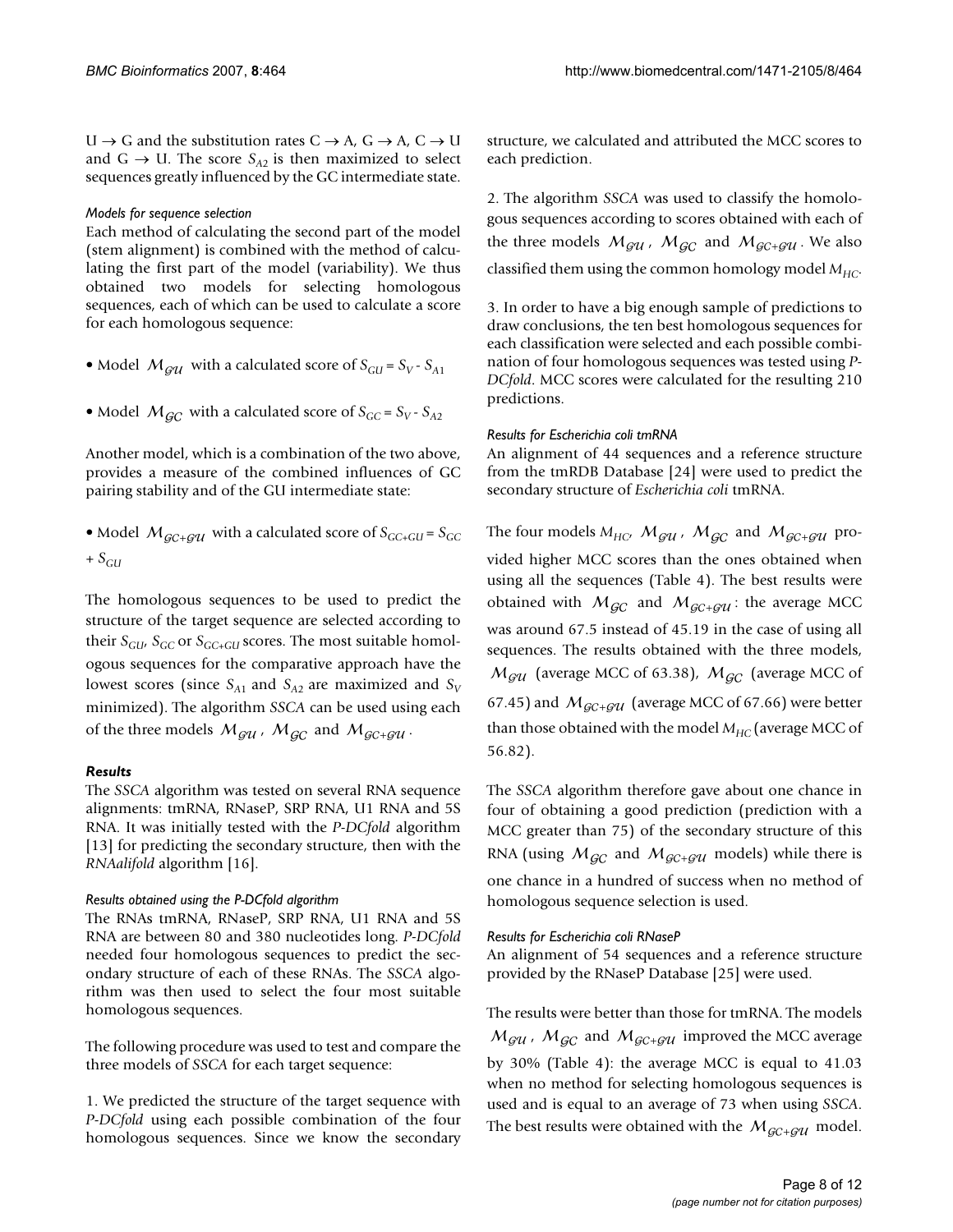|               |                 |          | tmRNA               |                    |             |       |          | <b>RNAseP</b>      |                      |             |
|---------------|-----------------|----------|---------------------|--------------------|-------------|-------|----------|--------------------|----------------------|-------------|
|               | All             | $M_{HC}$ |                     |                    |             | All   | $M_{HC}$ |                    |                      |             |
|               |                 |          | $M_{\mathfrak{g}u}$ | $M_{\mathcal{G}C}$ | $M_{GC+GU}$ |       |          | $M_{\mathcal{G}U}$ | ${\cal M}_{\cal GC}$ | $M_{GC+GU}$ |
| Avg MCC       | 45.19           | 56.82    | 63.38               | 67.66              | 67.45       | 41.03 | 60.27    | 73.58              | 70.13                | 75.3        |
| Max MCC       | 89              | 85       | 84                  | 80                 | 85          | 86    | 84       | 85                 | 80                   | 85          |
| Min MCC       | $\overline{10}$ | 26       | 41                  | 56                 | 41          | 5     | 30       | 56                 | 56                   | 56          |
| % MCC ><br>75 | 1.3%            | 8.6%     | 5.7%                | 27.6%              | 26.7%       | 0.7%  | 18%      | 48.6%              | 23.3%                | 60.4%       |

**Table 4: MCC distributions (Average MCC, Maximum MCC and Minimum MCC) of tmRNA and RNaseP secondary structure predictions done with the** *P-DCfold* **algorithm using all sequences and using different homologous sequence selection models (***MHC***,**   $\mathcal{M}_{\mathcal{GU}}$  ,  $\mathcal{M}_{\mathcal{GC}}$  and  $\mathcal{M}_{\mathcal{GC}+\mathcal{GU}}$  ). The percentage of predictions with **MCC > 75** are also given.

Without any method of homologous sequences selection, there was 0.7% chance of obtaining good predictions, against 60.4% when using the  $\mathcal{M}_{\mathcal{G}C+\mathcal{G}|\mathcal{U}}$  model. The  $M_{gc+g\ell\ell}$  model gave three times as many good predictions as the  $M_{HC}$  model.

#### *Results on other RNAs*

*SSCA* was also tested for predicting the secondary structure of *Halobacterium halobium* SRP RNA, *E*chinococcus multilocularis u1RNA and *Escherichia coli* 5S RNA (using the *P-DCfold* algorithm). While the tmRNA and RNaseP have around 370 nucleotides, SRP RNA, U1 RNA and 5S RNA have 300, 160 and 80 nucleotides respectively. We used a sequence alignment provided by the Signal Recognition Particle Database [32] with 54 sequences for SRP RNA, a sequence alignment from the uRNA Database [33] with 76 sequences for u1RNA and a sequence alignment from the 5S ribosomal RNA database [34] with 57 sequences for 5S RNA. The three models  $\,{\cal M}_{\it GU}^{}$  ,  $\,{\cal M}_{\it GC}^{}$ and  $\mathcal{M}_{\mathcal{G}C+\mathcal{G}U}$  provided better average MCC values than *M<sub>HC</sub>* (Table S1 in Additional file 1). About 78% of the predictions done using *SSCA* had a MCC > 75 (82% for  $\mathcal{M}_{\mathcal{G}\mathcal{U}}$  , 64% for  $\mathcal{M}_{\mathcal{G}\mathcal{C}}$  and 88% for  $\mathcal{M}_{\mathcal{G}\mathcal{C}+\mathcal{G}\mathcal{U}}$  ), when only 46% of the predictions done using the method  $M_{HC}$ had a MCC > 75. This means that there was about three chances in four of obtaining a good prediction when using *SSCA*. The best results were, again, obtained with  $\mathcal{M}_{\mathcal{G}\mathcal{C}+\mathcal{G}\mathcal{U}}$  model: about 90% of the predictions were good when using this model for selecting homologous sequences.

We tested whether *SSCA* was suitable for use with another RNA secondary structure prediction algorithm, the *RNAal-* *ifold* [16] algorithm. Since *RNAalifold* computes a consensus structure and since we wanted to obtain a structure for one sequence, we obtained the best thermodynamic folding for this sequence that had the base-pairs specified by the constraint of the consensus structure. This refolding was done by RNAfold with option -C.

We tested *RNAalifold* on tmRNA and RNaseP alignments, using the same procedure than the one used for *P-DCfold*. We have considered three cases: all sequences of the alignment, ten sequences selected by the model  $M_{HC}$  and ten sequences selected by the model  $\,{\cal M}_{\rm \mathcal{GC}+\mathcal{G}\mathcal{U}}\,$  of SSCA. Then we performed predictions with *RNAalifold* for each combination of 4 sequences. The results obtained are given in Table 5. The  $\,{\cal M}_{\rm GC+G\!U}\,$  model gave average MCC values higher than the ones obtained by the  $M_{HC}$  model which in turn are better than the ones obtained when no method for homologous sequences selection is used.

#### *SSCA and MCC scores*

We checked the capacity of the  $\mathcal{M}_{\mathcal{G}C+\mathcal{G}|\mathcal{U}}$  model to measure the usefulness of sequences for the comparative approach. We used the two alignments of tmRNA and RNaseP to predict the secondary structures of *Escherichia*

**Table 5: Average MCC distributions of tmRNA and RNaseP secondary structure predictions done with the** *RNAalifold*  algorithm and using the model  $\bm{{\mathsf{M}}}_{\bm{\mathsf{HC}}}$  and the model  $\mathcal{M}_{\mathcal{G}\mathcal{C}+\mathcal{G}\mathcal{U}}$  of *SSCA* **for selecting homologous sequences.**

|               | All sequences | $M_{HC}$ |                                           |
|---------------|---------------|----------|-------------------------------------------|
|               |               |          | $\mathcal{M}_{\mathcal{G}C+\mathcal{G}U}$ |
| tmRNA         | 52,54         | 58,17    | 60,09                                     |
| <b>RNaseP</b> | 58,92         | 60,93    | 65,37                                     |

*Results obtained using the RNAalifold algorithm*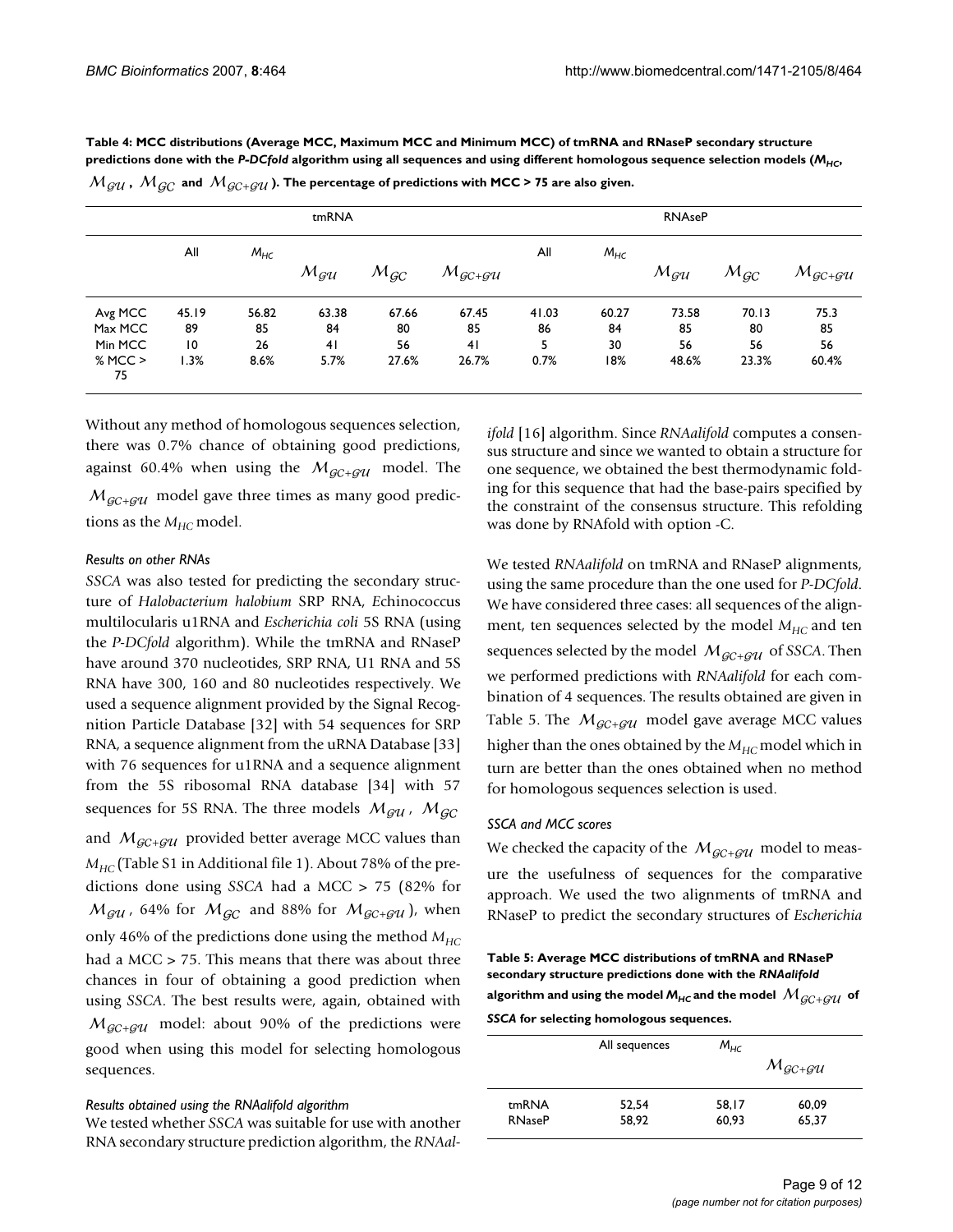*Coli* sequences for all possible combinations of four homologous sequences among all the homologous sequences of the alignments, using the algorithm *P-DCfold*. We calculated the average MCC score for each homologous sequence. The most useful sequences for predicting the secondary structure had the highest average MCC scores.

We plotted the correlation between the average MCC score of each homologous sequence and the score  $S_{GC+GH}$ attributed to this sequence with the model  $M_{gc+GU}$  (Figure 4). Figure 4 shows that the homologous sequences with the lowest *SSCA* scores have the highest average MCC scores, validating our model and algorithm for selecting homologous sequences.

We did a correlation study using Pearson's correlation coefficient, which is a measure of correlation between two variables. This coefficient varies between -1 for variables inversely correlated (which is the case here) and 1 for variables correlated in the same way. When it is equal to 0,

this means that the two variables are not correlated. On our data, we obtained 0.68 for tmRNA and 0.79 for RNaseP, showing the inverse correlation existing between *SSCA* scores and MCC.

### **Discussion and Conclusion**

We have developed an algorithm, *SSCA*, for selecting homologous sequences for use in predicting the secondary structure of RNAs using the comparative approach. Homologous sequences selection is based on the idea that structure constraints skew the substitution matrices in  $\mathcal{M}_{\mathcal{G}C+\mathcal{G}U}$  (Fig- stems. We have defined three selection models,  $\mathcal{M}_{\mathcal{G}U}$  , based on GU intermediate state constraints,  $\,{\cal M}_{\rm GC}$  , based on GC stability constraints and  $\mathcal{M}_{\mathcal{G}\mathcal{C}+\mathcal{G}\mathcal{U}}$  , based on both GC stability and GU intermediate state constraints.

> We compared our three models with a currently used model  $(M_{HC})$  by predicting the secondary structures of tmRNA and RNaseP using *P-DCfold* algorithm. All the three models significantly improved the probability of



# ${\cal C}$  summents (using the model  ${\cal M}_{\emph{gC+gU}}$  and  ${\cal M}_{\emph{gC+gU}}$

 $M_{GC+GU}$ 

Correlation between SSCA scores (using the model  $\,{\cal M}_{gC+g{\cal U}})$  and average MCC scores of homologous sequences of tmRNA (left) and RNaseP (right) alignments. Homologous sequences with the lowest *SSCA* scores have the highest average MCC scores. The best correlation is for the low *SSCA* scores.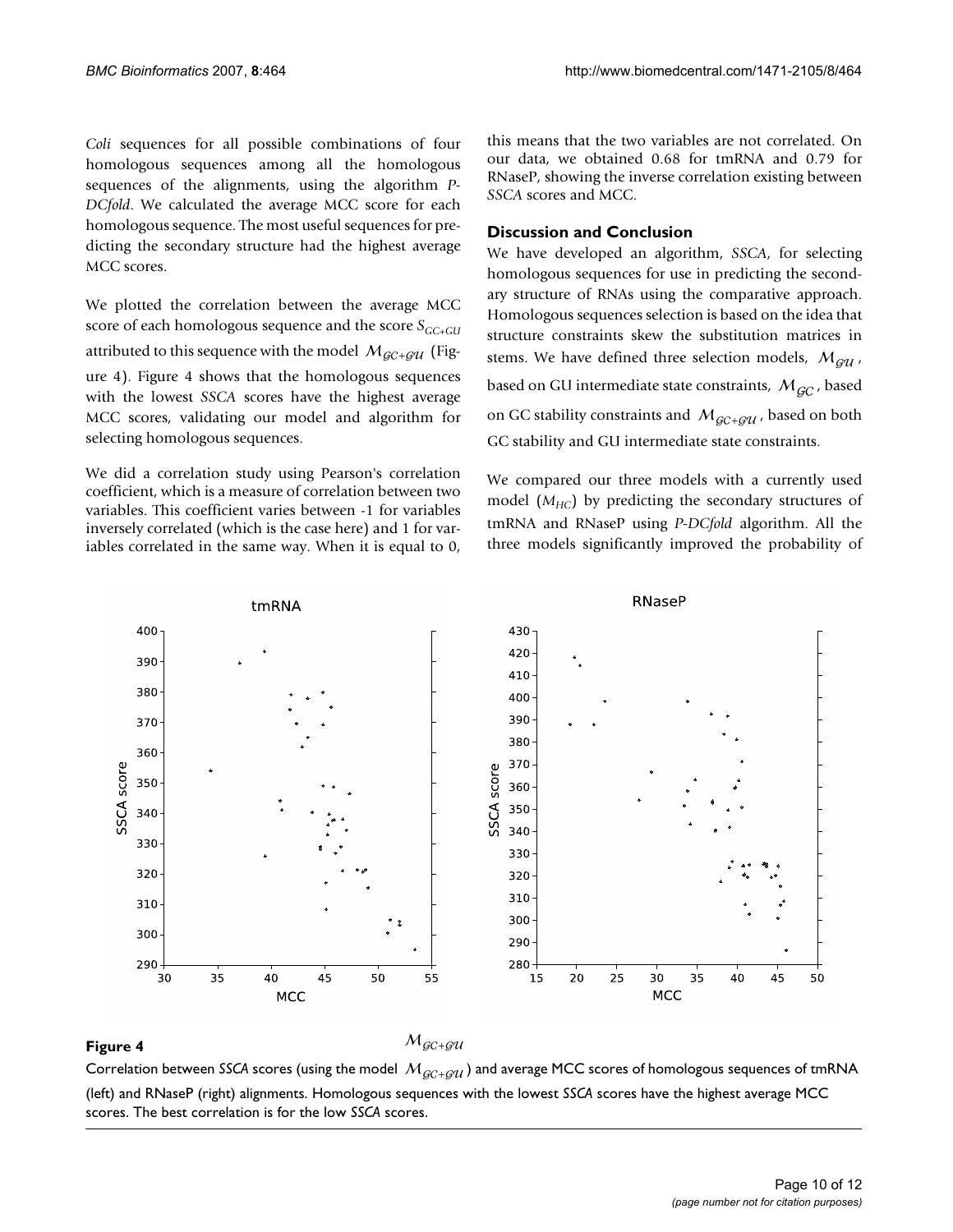obtaining good predictions. The three models,  $\mathcal{M}_{\mathcal{G} \mathcal{U}}$ ,  $\mathcal{M}_{\mathcal{G}\mathcal{C}}$  and  $\mathcal{M}_{\mathcal{G}\mathcal{C}+\mathcal{G}\mathcal{U}}$  gave better results than the model  $M_{HC}$ . The better model is  $\mathcal{M}_{\mathcal{G}C+\mathcal{G}\mathcal{U}}$ , which gave three times more good predictions than the model *M<sub>HC</sub>* (Tables 3).

We also tested *SSCA* on other RNAs: RP RNA, U1 RNA and 5S RNA, and we obtained good results. Finally, we tested the use of *SSCA* with *RNAalifold* algorithm. The results when *SSCA* was used for selecting homologous sequences were also better than when no selection of homologous sequences is done. Nevertheless, the results obtained with *RNAalifold* were not as good as the ones obtained with *P-DCfold*. One reason could be because *RNAalifold* was designed and optimized for predicting a common secondary structure of a set of homologous sequences, instead of *P-DCfold* which was designed and optimized for predicting the secondary structure of one sequence using a set of homologous sequences.

To improve the results of predictions, it may be possible to make several predictions using different subsets of homologous sequences selected by *SSCA* and to calculate the structure common to these predictions. Our basic idea of selecting sequences with adequate variability can be improved by using phylogenetic trees. Skimming through the phylogenetic tree can select homologous sequences that are variable and similar enough to the target sequence.

Finally, the time complexity of the *SSCA* algorithm is (*m* × *n*), with *n* the length of the target sequence and *m* the number of homologous sequences. All our tests took less than 5 seconds.

#### **Authors' contributions**

The work presented in this paper is part of the PhD Thesis of SE, directed by FT. SE carried out the tests and analyzed the results under the direction of FT. SE and FT drafted the manuscript. They have both read and approved the final manuscript.

#### **Additional material**

#### **Additional file 1**

*Average MCC distributions of secondary structure predictions done with the* P-DCfold *algorithm and using different homologous sequence selection models on SRP RNA, U1 RNA and 5S RNA.* Click here for file [\[http://www.biomedcentral.com/content/supplementary/1471-](http://www.biomedcentral.com/content/supplementary/1471-2105-8-464-S1.pdf) 2105-8-464-S1.pdf]

#### **References**

- 1. Doty P, Boedtker H, Fresco J, Haselkorn R, Litt M: **[Secondary](http://www.ncbi.nlm.nih.gov/entrez/query.fcgi?cmd=Retrieve&db=PubMed&dopt=Abstract&list_uids=16590404) [structure in ribonucleic acids.](http://www.ncbi.nlm.nih.gov/entrez/query.fcgi?cmd=Retrieve&db=PubMed&dopt=Abstract&list_uids=16590404)** *Proc Natl Acad Sci* 1959, **45:**482-499.
- 2. Lescoute A, Leontis NB, Massire C, Westhof E: **[Recurrent struc](http://www.ncbi.nlm.nih.gov/entrez/query.fcgi?cmd=Retrieve&db=PubMed&dopt=Abstract&list_uids=15860776)[tural RNA motifs, Isostericity Matrices and sequence align](http://www.ncbi.nlm.nih.gov/entrez/query.fcgi?cmd=Retrieve&db=PubMed&dopt=Abstract&list_uids=15860776)[ments.](http://www.ncbi.nlm.nih.gov/entrez/query.fcgi?cmd=Retrieve&db=PubMed&dopt=Abstract&list_uids=15860776)** *Nucleic Acids Research* 2005, **33(8):**2395-2409.
- 3. Freier S, Kierzeck R, Jaeger J, Sugimoto N, Caruthers M, Neilson T, Turner D: **[Improved free-energy parameters for predictions](http://www.ncbi.nlm.nih.gov/entrez/query.fcgi?cmd=Retrieve&db=PubMed&dopt=Abstract&list_uids=2432595) [of RNA duplex stability.](http://www.ncbi.nlm.nih.gov/entrez/query.fcgi?cmd=Retrieve&db=PubMed&dopt=Abstract&list_uids=2432595)** *Proc Natl Acad Sci* 1986, **83:**9373-9377.
- 4. Matthews D, Sabina J, Zuker M, Turner D: **[Expanded sequence](http://www.ncbi.nlm.nih.gov/entrez/query.fcgi?cmd=Retrieve&db=PubMed&dopt=Abstract&list_uids=10329189) [dependence of thermodynamic parameters improves pre](http://www.ncbi.nlm.nih.gov/entrez/query.fcgi?cmd=Retrieve&db=PubMed&dopt=Abstract&list_uids=10329189)[diction of RNA secondary structure.](http://www.ncbi.nlm.nih.gov/entrez/query.fcgi?cmd=Retrieve&db=PubMed&dopt=Abstract&list_uids=10329189)** *J Mol Biol* 1999, **288:**911-940.
- 5. Nussinov R, Jacobson A: **[Fast algorithm for predicting the sec](http://www.ncbi.nlm.nih.gov/entrez/query.fcgi?cmd=Retrieve&db=PubMed&dopt=Abstract&list_uids=6161375)[ondary structure of single-strand RNA.](http://www.ncbi.nlm.nih.gov/entrez/query.fcgi?cmd=Retrieve&db=PubMed&dopt=Abstract&list_uids=6161375)** *Proc Natl Acad Sci* 1980, **77:**6309-6313.
- 6. Mathews D, Turner D, Zuker M: **RNA secondary structure prediction.** *Current Protocols in Nucleic Acid Chemistr* 2000, **11:**1-10.
- 7. Zuker M: **[On finding all suboptimal foldings of an RNA mole](http://www.ncbi.nlm.nih.gov/entrez/query.fcgi?cmd=Retrieve&db=PubMed&dopt=Abstract&list_uids=2468181)[cule.](http://www.ncbi.nlm.nih.gov/entrez/query.fcgi?cmd=Retrieve&db=PubMed&dopt=Abstract&list_uids=2468181)** *Science* 1989, **244:**48-52.
- 8. Woese C, Pace N: **Probing RNA structure, function, and history by comparative analysis.** In *The RNA Worl* Edited by: Gesteland RF, Atkins JF. (Cold Spring Harbor Laboratory Press) NY; 1993:91-117.
- 9. Gutell RR, Weiser B, Woese CR, Noller HF: **[Comparative anat](http://www.ncbi.nlm.nih.gov/entrez/query.fcgi?cmd=Retrieve&db=PubMed&dopt=Abstract&list_uids=3911275)[omy of 16-S-like ribosomal RNA.](http://www.ncbi.nlm.nih.gov/entrez/query.fcgi?cmd=Retrieve&db=PubMed&dopt=Abstract&list_uids=3911275)** *Prog Nucleic Acid Res Mol Biol* 1985, **32:**155-216.
- 10. Han K, Kim H: **[Prediction of common folding structures of](http://www.ncbi.nlm.nih.gov/entrez/query.fcgi?cmd=Retrieve&db=PubMed&dopt=Abstract&list_uids=7681944) [homologous RNAs.](http://www.ncbi.nlm.nih.gov/entrez/query.fcgi?cmd=Retrieve&db=PubMed&dopt=Abstract&list_uids=7681944)** *Nucl Acid Res* 1993, **21:**1251-1257.
- 11. Tahi F, Regnier M, Gouy M: **[Automatic RNA secondary struc](http://www.ncbi.nlm.nih.gov/entrez/query.fcgi?cmd=Retrieve&db=PubMed&dopt=Abstract&list_uids=12144180)[ture prediction with a comparative approach.](http://www.ncbi.nlm.nih.gov/entrez/query.fcgi?cmd=Retrieve&db=PubMed&dopt=Abstract&list_uids=12144180)** *Computers and Chemistry* 2002, **26:**521-530.
- 12. Papanicolaou C, Gouy M, Ninio J: **[An energy model that predicts](http://www.ncbi.nlm.nih.gov/entrez/query.fcgi?cmd=Retrieve&db=PubMed&dopt=Abstract&list_uids=6694903) [the correct folding of both the tRNA and the 5S RNA mole](http://www.ncbi.nlm.nih.gov/entrez/query.fcgi?cmd=Retrieve&db=PubMed&dopt=Abstract&list_uids=6694903)[cules.](http://www.ncbi.nlm.nih.gov/entrez/query.fcgi?cmd=Retrieve&db=PubMed&dopt=Abstract&list_uids=6694903)** *Nucleic Acids Research* 1984, **12:**31-44.
- 13. Tahi F, Engelen S, Regnier M: **A fast algorithm for RNA secondary structure prediction including pseudoknots.** *Proceeding of BIBE03, Bethesda, Maryland* 2003:11-17.
- 14. Gardner PP, Giegerich R: **[A comprehensive comparison of com](http://www.ncbi.nlm.nih.gov/entrez/query.fcgi?cmd=Retrieve&db=PubMed&dopt=Abstract&list_uids=15458580)[parative RNA structure prediction approaches.](http://www.ncbi.nlm.nih.gov/entrez/query.fcgi?cmd=Retrieve&db=PubMed&dopt=Abstract&list_uids=15458580)** *BMC Bioinformatics* 2004, **5:**140.
- 15. Lindgreen S, Gardner PP, Krogh A: **[Measuring covariation in RNA](http://www.ncbi.nlm.nih.gov/entrez/query.fcgi?cmd=Retrieve&db=PubMed&dopt=Abstract&list_uids=17038338) [alignments: physical realism improves information meas](http://www.ncbi.nlm.nih.gov/entrez/query.fcgi?cmd=Retrieve&db=PubMed&dopt=Abstract&list_uids=17038338)[ures.](http://www.ncbi.nlm.nih.gov/entrez/query.fcgi?cmd=Retrieve&db=PubMed&dopt=Abstract&list_uids=17038338)** *Bioinformatics* 2006, **22(24):**2988-2995.
- 16. Hofacker I, Fekete M, Flamm C, Huynen M, Rauscher S, Stolorz P, Stadler P: **[Automatic detection of conserved RNA structure ele](http://www.ncbi.nlm.nih.gov/entrez/query.fcgi?cmd=Retrieve&db=PubMed&dopt=Abstract&list_uids=9685502)[ments in complete RNA virus genomes.](http://www.ncbi.nlm.nih.gov/entrez/query.fcgi?cmd=Retrieve&db=PubMed&dopt=Abstract&list_uids=9685502)** *Nucl Acids Res* 1998, **26:**3825-3836.
- 17. Bindewald E, Shapiro BA: **[RNA secondary structure prediction](http://www.ncbi.nlm.nih.gov/entrez/query.fcgi?cmd=Retrieve&db=PubMed&dopt=Abstract&list_uids=16495232) [from sequence alignments using a network of k-nearest](http://www.ncbi.nlm.nih.gov/entrez/query.fcgi?cmd=Retrieve&db=PubMed&dopt=Abstract&list_uids=16495232) [neighbor classifiers.](http://www.ncbi.nlm.nih.gov/entrez/query.fcgi?cmd=Retrieve&db=PubMed&dopt=Abstract&list_uids=16495232)** *RNA* 2006, **12(3):**342-352.
- 18. Chiu D, Kolodziejczak T: **[Inferring consensus structure from](http://www.ncbi.nlm.nih.gov/entrez/query.fcgi?cmd=Retrieve&db=PubMed&dopt=Abstract&list_uids=1913217) [nucleic acid sequences.](http://www.ncbi.nlm.nih.gov/entrez/query.fcgi?cmd=Retrieve&db=PubMed&dopt=Abstract&list_uids=1913217)** *Comput Appl Biosci* 1991, **7:**347-352.
- 19. Sankoff D: Simultaneous solution of the RNA folding, alig**ment and protosequence problems.** *SIAM J Appl Math* 1985, **45:**810-825.
- 20. Perriquet O, Touzet H, Dauchet M: **[Finding the common struc](http://www.ncbi.nlm.nih.gov/entrez/query.fcgi?cmd=Retrieve&db=PubMed&dopt=Abstract&list_uids=12499300)[ture shared by two homologous RNAs.](http://www.ncbi.nlm.nih.gov/entrez/query.fcgi?cmd=Retrieve&db=PubMed&dopt=Abstract&list_uids=12499300)** *Bioinformatics* 2003, **19:**108-116.
- 21. Curtis WC, Vournakis JN: **[Quantitation of base substitutions in](http://www.ncbi.nlm.nih.gov/entrez/query.fcgi?cmd=Retrieve&db=PubMed&dopt=Abstract&list_uids=6439889) [eukaryotic 5S rRNA: Selection for the maintenance of RNA](http://www.ncbi.nlm.nih.gov/entrez/query.fcgi?cmd=Retrieve&db=PubMed&dopt=Abstract&list_uids=6439889) [secondary structure.](http://www.ncbi.nlm.nih.gov/entrez/query.fcgi?cmd=Retrieve&db=PubMed&dopt=Abstract&list_uids=6439889)** *J Mol Evol* 1984, **20:**351-361.
- 22. Horimoto K, Otsuka J, Kunisawa T: **[Rapid evolutionary repair of](http://www.ncbi.nlm.nih.gov/entrez/query.fcgi?cmd=Retrieve&db=PubMed&dopt=Abstract&list_uids=2710788) [base mispairings in stem regions of eukaryotic 5S rRNA.](http://www.ncbi.nlm.nih.gov/entrez/query.fcgi?cmd=Retrieve&db=PubMed&dopt=Abstract&list_uids=2710788)** *Protein Seq Data Anal* 1989, **2:**93-99.
- 23. Vawter L, Brown WM: **[Rates and Patterns of Base Change in](http://www.ncbi.nlm.nih.gov/entrez/query.fcgi?cmd=Retrieve&db=PubMed&dopt=Abstract&list_uids=8325490) [the Small Subunit Ribosomal RNA Gene.](http://www.ncbi.nlm.nih.gov/entrez/query.fcgi?cmd=Retrieve&db=PubMed&dopt=Abstract&list_uids=8325490)** *Genetics* 1993, **134:**597-608.
- 24. Zwieb C, Gorodkin J, Knudsen B, Burks J, Wower J: **[tmRDB](http://www.ncbi.nlm.nih.gov/entrez/query.fcgi?cmd=Retrieve&db=PubMed&dopt=Abstract&list_uids=12520048) [\(tmRNA database\).](http://www.ncbi.nlm.nih.gov/entrez/query.fcgi?cmd=Retrieve&db=PubMed&dopt=Abstract&list_uids=12520048)** *Nucl Acids Res* 2003, **31:**446-447.
- 25. Brown J: **[The Ribonuclease P Database.](http://www.ncbi.nlm.nih.gov/entrez/query.fcgi?cmd=Retrieve&db=PubMed&dopt=Abstract&list_uids=9847214)** *Nucl Acids Res* 1999, **27:**314.
- 26. Baldi P, Brunak S, Chauvin Y, Andersen C, Nielsen H: **[Assessing the](http://www.ncbi.nlm.nih.gov/entrez/query.fcgi?cmd=Retrieve&db=PubMed&dopt=Abstract&list_uids=10871264) [accuracy of prediction algorithms for classication: an over](http://www.ncbi.nlm.nih.gov/entrez/query.fcgi?cmd=Retrieve&db=PubMed&dopt=Abstract&list_uids=10871264)[view.](http://www.ncbi.nlm.nih.gov/entrez/query.fcgi?cmd=Retrieve&db=PubMed&dopt=Abstract&list_uids=10871264)** *Bioinformatics* 2000, **16:**412-424.